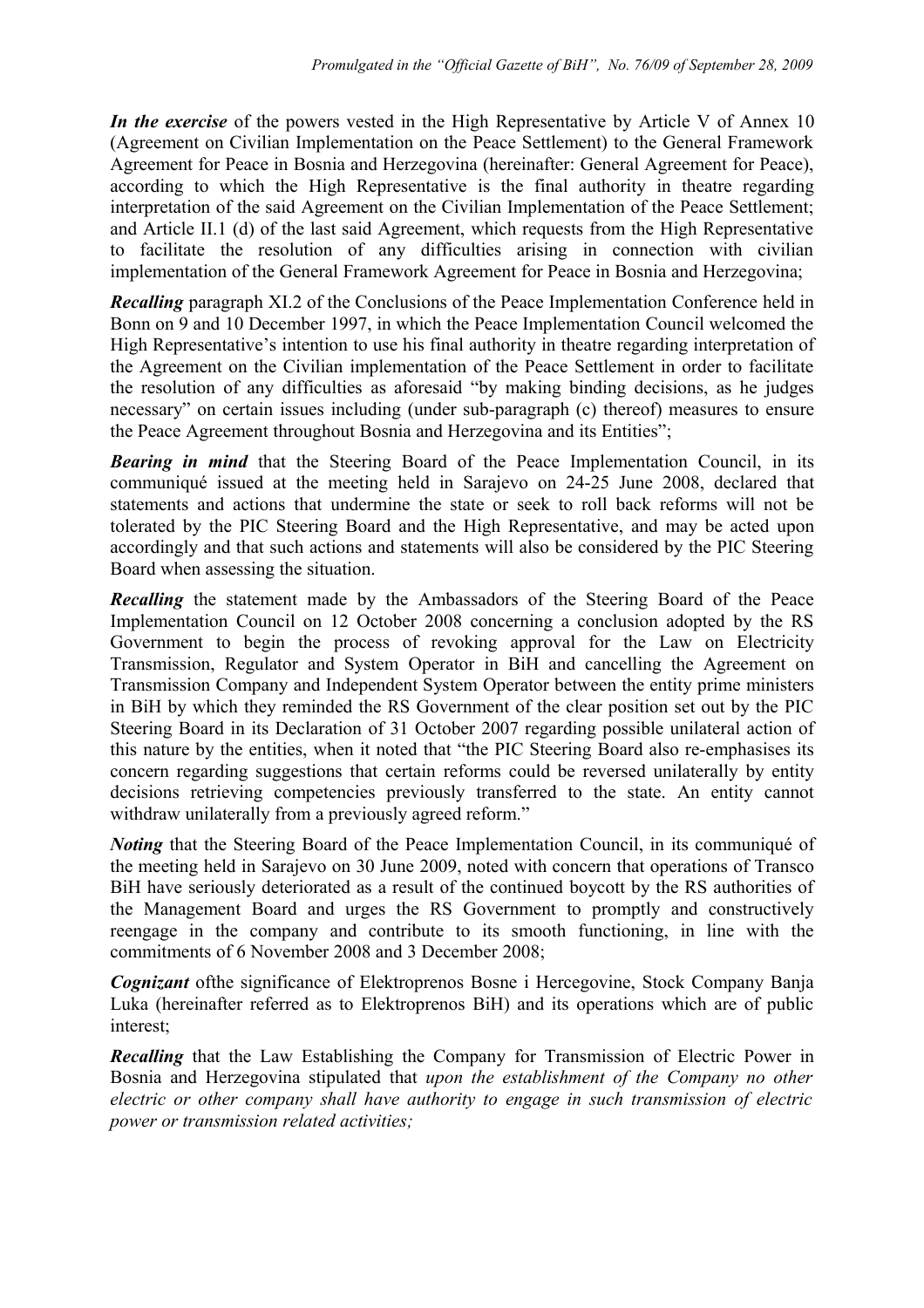*Deploring* that the mandate of four members of the Management Board expired more than a year ago as well as the fact that the term of the General Director of Elektroprenos BiH shall be expiring on the 19<sup>th</sup> September 2009 and that so far there were no attempts of the managing bodies of the company to initiate the appointment procedure to the aforementioned positions;

*Emphasizing* the principle of continuity of function under which the mandate of an office holder continues until a replacement is appointed except otherwise provided by law;

*Considering* that the Law Establishing the Company for Transmission of Electric Power expressly incorporates the aforementioned principle with respect to the members of the Management Board by stating that each member of the Management Board should hold office until the expiration of the term for which he or she is appointed, until the appointment of his or her successor or until removal and that all such members may act in full capacity and perform all the duties defined by the Law until the appointment of new member of the Management Board;

*Considering further* that the Law Establishing the Company for the Transmission of Electric Power in Bosnia and Herzegovina does not regulate the case of expiration of mandate of the General Director of Elektroprenos BiH;

*Concerned* that in spite of the fact that there is no legal obstacle for the Management Board of Elektroprenos BiH to perform all its duties and to appoint a new General Manager in accordance with the Law Establishing the Company for Transmission of Electric Power, it did not even initiate such an appointment;

*Regretting* the fact that the High Representative is compelled to act on behalf of the local authorities in order to ensure the continued operations of Elektroprenos BiH;

Having considered, borne in mind and noted all the matters aforesaid, the High Representative hereby issues the following:

## **DECISION**

## **Enacting the Amendments to the Law Establishing the Company for the Transmission of Electric Power in Bosnia and Herzegovina**

## **(Official Gazette of Bosnia and Herzegovina no. 35/04)**

The Law shall enter into force on an interim basis, until such time as the Parliamentary Assembly of Bosnia and Herzegovina adopts this Law in due form, without amendment and with no conditions attached.

This Decision and the Law which follows and which forms an integral part of this Decision shall be published on the official website of the Office of the High Representative and shall enter into force on the day following such publication. This Decision shall be published in the "Official Gazette of Bosnia and Herzegovina" without delay.

The members of the management board are hereby ordered to initiate appointment of a new General Director forthwith.

Sarajevo, 18 September 2009 Dr. Valentin Inzko

High Representative